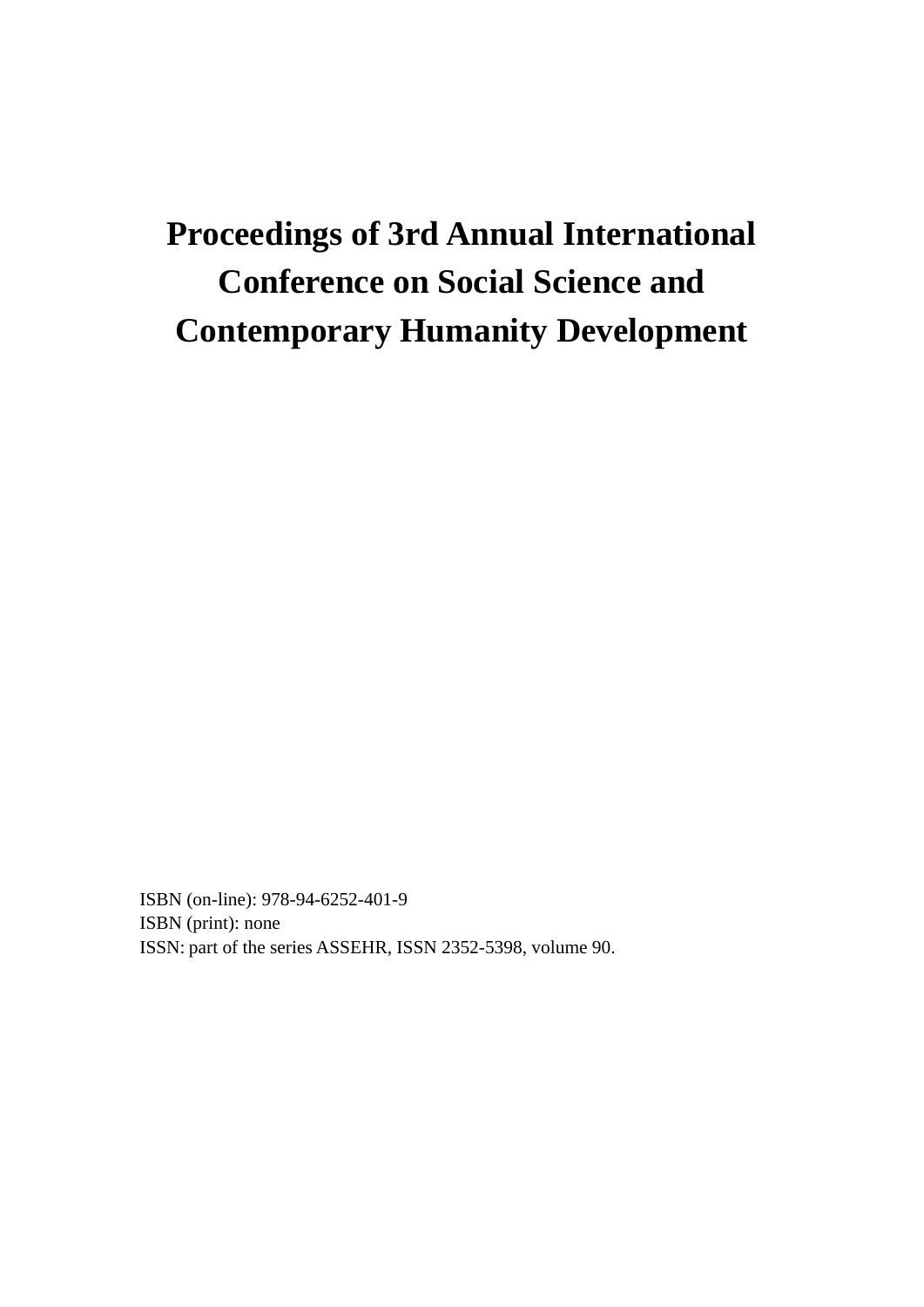# **Advances in Social Science, Education and Humanities Research**

Selected, peer reviewed papers from the 3rd Annual International

Conference on Social Science and Contemporary Humanity Development

### (SSCHD2017)

September 8-10, 2017, Guangzhou, Guangdong, China

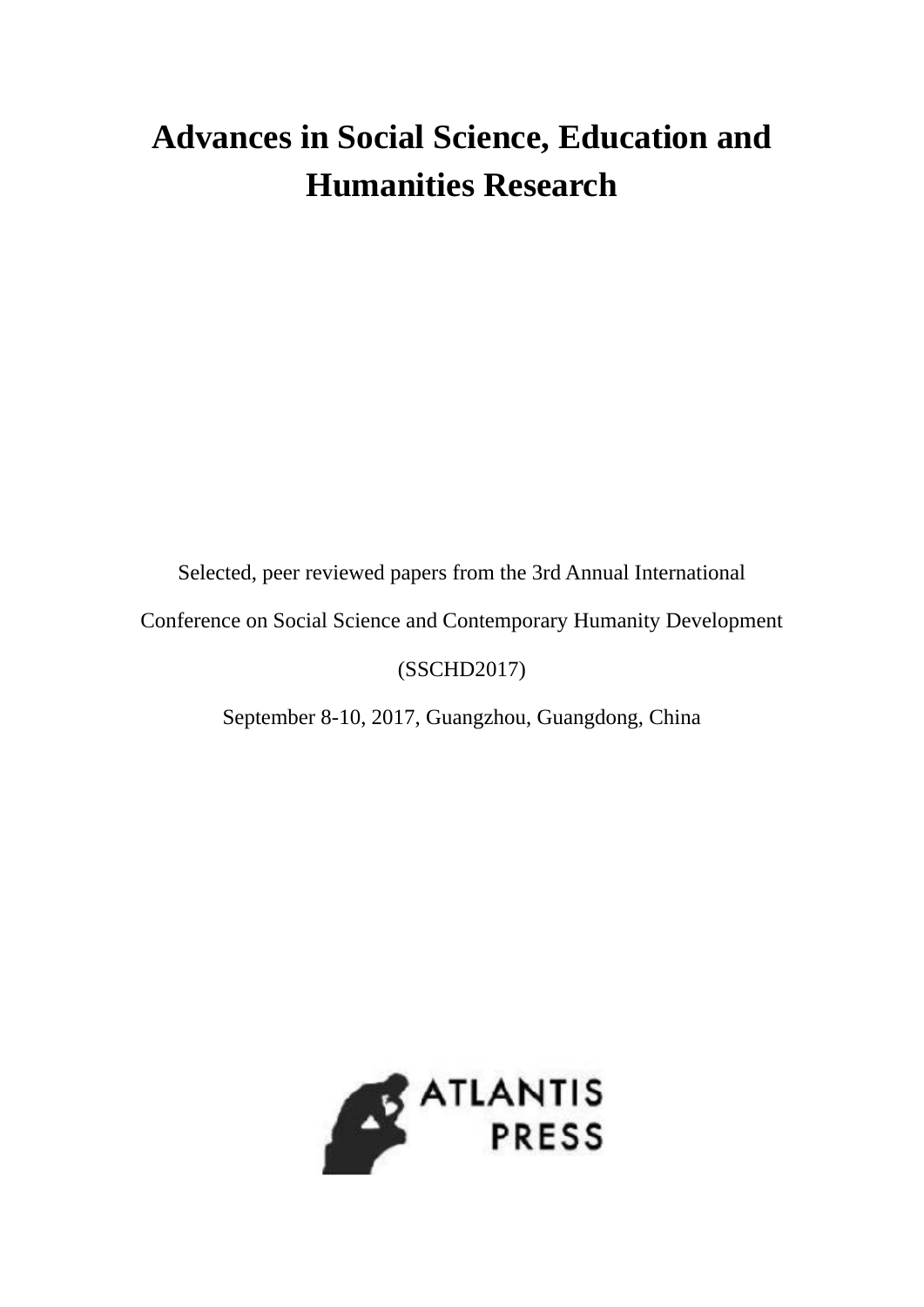# **Publishing Information**

### **Free Access**

In order to increase the visibility of its conference and of the papers of its participants, sschd-17 has chosen to sponsor the on-line publication of the conference papers. Therefore, all conference papers can be read and downloaded for free, no subscription or other payment is required.

### **Copyright**

Atlantis Press adheres to the principles of Creative Commons, meaning that we do not claim copyright of the work we publish. We only ask people using one of our publications to respect the integrity of the work and to refer to the original location, title and author(s)

### **Below follows the bibliographic information for this publication:**

Title: Proceedings of the 3d Annual International Conference on Social Science and Contemporary Humanity Development Editors: Dr. Hong Zhen Lin, Wuhan University of Science and Technology, Wuhan, China ISBN (on-line): 978-94-6252-401-9 ISBN (print): none ISSN: part of the series ASSEHR, ISSN 2352-5398, volume 90.

### **Full text available online at**

http://www.atlantis-press.com/php/pub.php?publication=sschd-17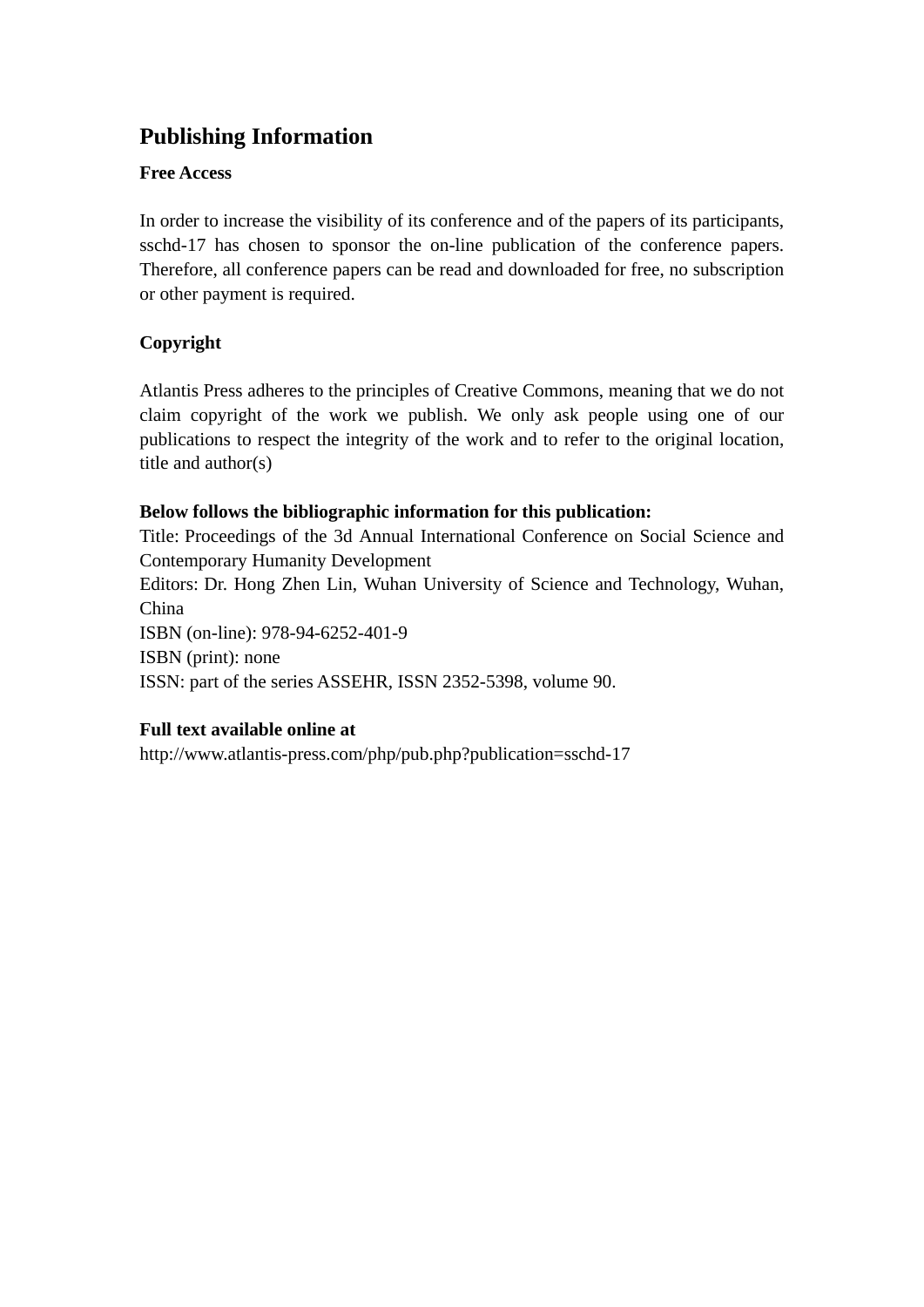# **Preface**

 $\overline{a}$ 

The 3rd Annual International Conference on Social Science and Contemporary Humanity Development [SSCHD2017] has been successfully held in Guangzhou, Guangdong, China during September 8-10, 2017. The SSCHD aims to provide a platform for researchers, academicians and industrial professionals from different fields and cultures to exchange views on their research results and development activities, with a specific focus on Social Science, Management, Economics and Education. This conference has played a significant role in promoting communications and academic exchanges among all the delegates, with great help for future global cooperation in businesses or researches.

The SSCHD2017 received over more than 300 submissions. The papers included in this volume were selected by a rigorous process of double peer review. First, all papers accepted for presentations were selected by a peer review system whereby the selected papers were revised based on reviewer's comments. Second, following the conference, an additional review of selected papers was conducted, resulting in further revisions that finally led to the papers included in this volume. The program of SSCHD2017 consisted of keynote presentation, invited sessions and technical workshops. We hope your experience is a fruitful and long lasting one. With your support and participation, the conference will continue its success for a long time.

To conclude, we would like to express our sincere and profound gratitude to all members of this conference committee and to everyone who has made this event a success. We wish you all a productive gathering and let us look forward to a smooth and momentous conference

Hong-Zhen LIN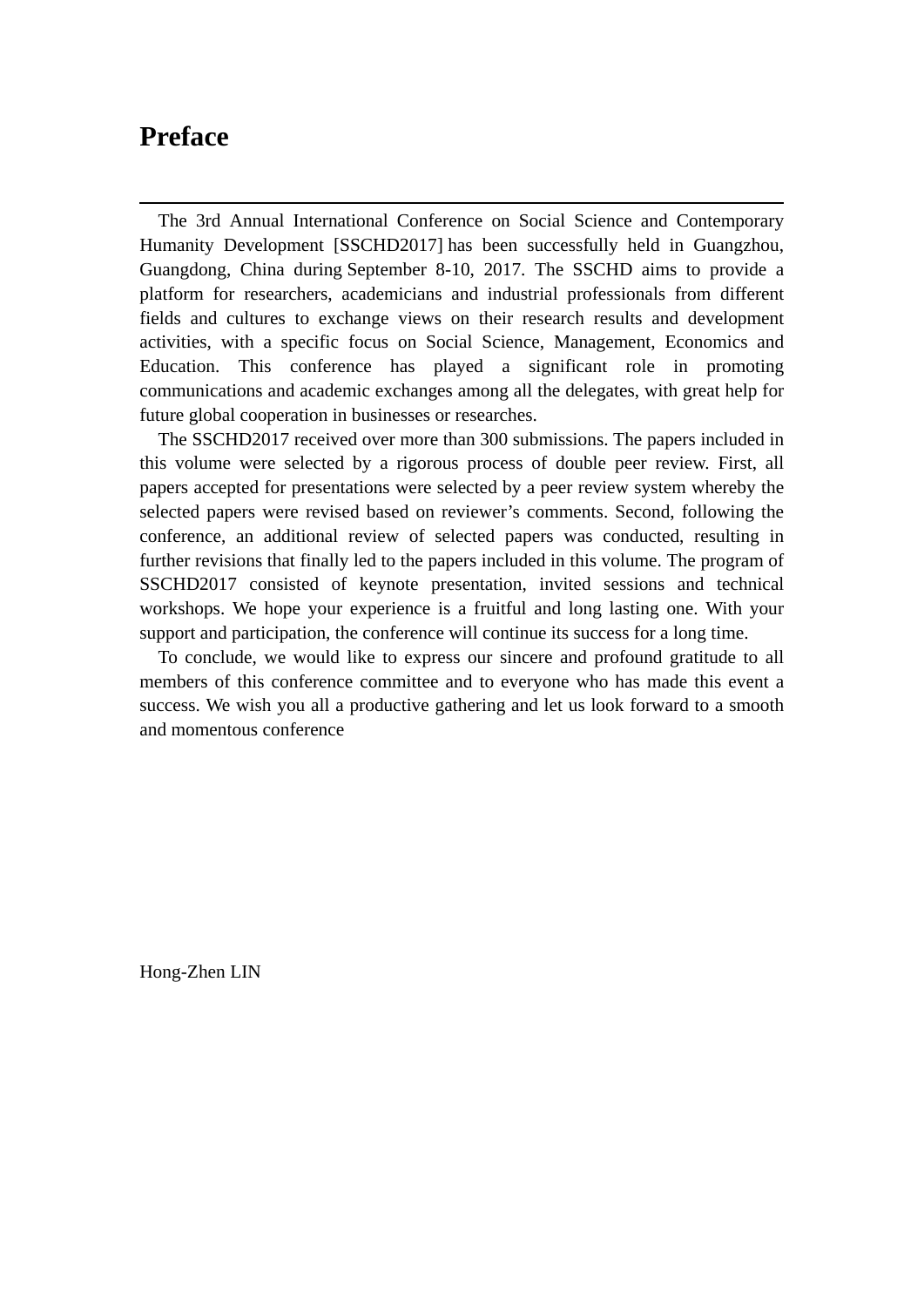# **Committee**

### **Editor**

 $\overline{a}$ 

Dr. Hong Zhen Lin, Wuhan University of Science and Technology, Wuhan, China

#### **Technical Program Committee**

Dr. Alireza Miremadi, Graduate School of Management and Economics Sharif University of Technology-International Campus , Kish Island, Iran Prof.,Daoshan Ma, Tianjin Polytechnic University, Tianjin, China Dr., Lily Lin , China University of Technology, Taiwan, China Dr., Ming Sun, Foshan University, Guangzhou, China Dr., Xian bo Zhao, Central Queensland University, Sydney, Australia Dr., Jun zhen Liu, Nankai University, Tianjin, China Prof.,Yan mei Song, Zhongyuan University of Technology, Zhengzhou, China Dr., Hui Yang, Beijing University of Posts and Telecommunications, Beijing, China Dr., Yi min Zhang, Dalian Neusoft University of Information , Dalian, China Prof., Shuo Zhao , Northwestern Polytechnical University, Xi'an , China Dr., Zhiwen Zhu, Huaiyin Institute of Technology, Huaiyin, China Prof., Arnulfo Luévanos Rojas, Autonomous University of Coahuila, Coahuila, México Dr., Mohd. Hudzari Bin Haji Razal, Universiti Sultan Zainal Abidin, Terengganu, Malaysia Prof., Xu Chen, University of Electronic Science and Technology of China, Chengdu, China Prof., Pingping Liu, Beijing Wuzi University, Beijing, China Dr., Juan Erasmo, G´omez, University of Manchester, Manchester, UK Dr., Manal A. El-Fiki, Cairo UniversityCairo, Egypt Dr., Ibrahim Farahat Mohamed El Bayoumy, Public Health Ports& Borders Health Division, Egypt Dr., Adriana Galderisi, University of Campania Luigi Vanvitelli, Italy Dr., Irina a. Mironenko, St.Petersburg State University, St.Petersburg, Russia Dr., Victoria Larisa IVASCU, Politehnica University of Timisoara, Romania Dr., Md.Shahriar Parvez, City University, Bangladesh Dr., Maria Micaela Gonçalves Pinto Dinis Esteves, School of Technology and Management, Polytechnic Institute of Leiria, Portugal Dr., Bonifacio Llamazares, Valladolid University, Spain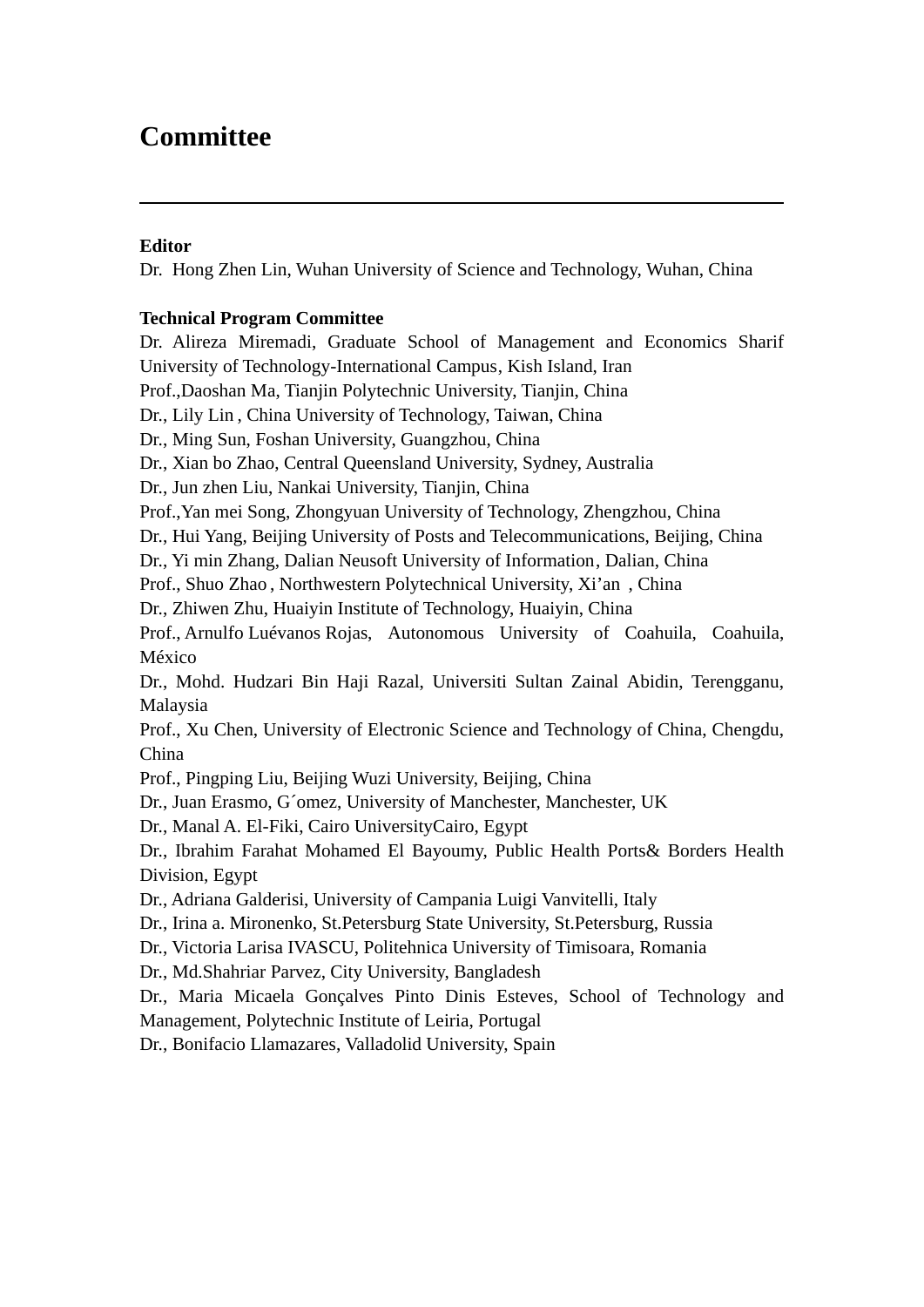# **Table of Content for SSCHD2017**

### **Topic 1. Sociology and Political Science**

Analysis of the Relationship between Culture, Economy and Politics **·····················** 1 Fu-Jiang SUN

Analysis on Present Situation and Countermeasures of Pension Service Industry in Beijing-Tianjin-Hebei **·····················································** 6 Mei-Qi FENG, Yong-Gang ZHANG, Yan-Hong YANG, Cui-You YAO

Study on the Impact of Pension Institutions Needs and Measures--Case in Hangzhou**····································································** 16 Tian-Zhou REN, Dai FU, and Yuan LIN

Study on the Application of Data Visualization in Public Administration **·····················································································** 21 Qian-Hui JIA, Chen LI and De Long GAO

Study on Countermeasures from the Perspective of Imbalance between Supply and Demand of China's Institutional Pension······························ 27 Xiao-Ning ZHU, Mei-Feng YOU

### **Topic 2. Cultural Studies and Humanities**

|                  |  | Research on Problems and Countermeasures of Doctor-Patient |  |  |
|------------------|--|------------------------------------------------------------|--|--|
|                  |  | Communication from the Perspective of Interpersonal        |  |  |
|                  |  |                                                            |  |  |
| Chen LI, Li WANG |  |                                                            |  |  |

Reinvented Maidenhead in Commercialized Marriage: A Cultural Perspective on the Custom of the Country **·····················································** 41 Wan-Zhu OuYang

The Tragic Love of an Aristocratic Lady-----On Personality Distortion of Miss Emily **·········································································** 48 Zhi DENG

On the Variant Character and the Determination of the Relationship between Variant Character**········································································** 51 Jian-Yu LIU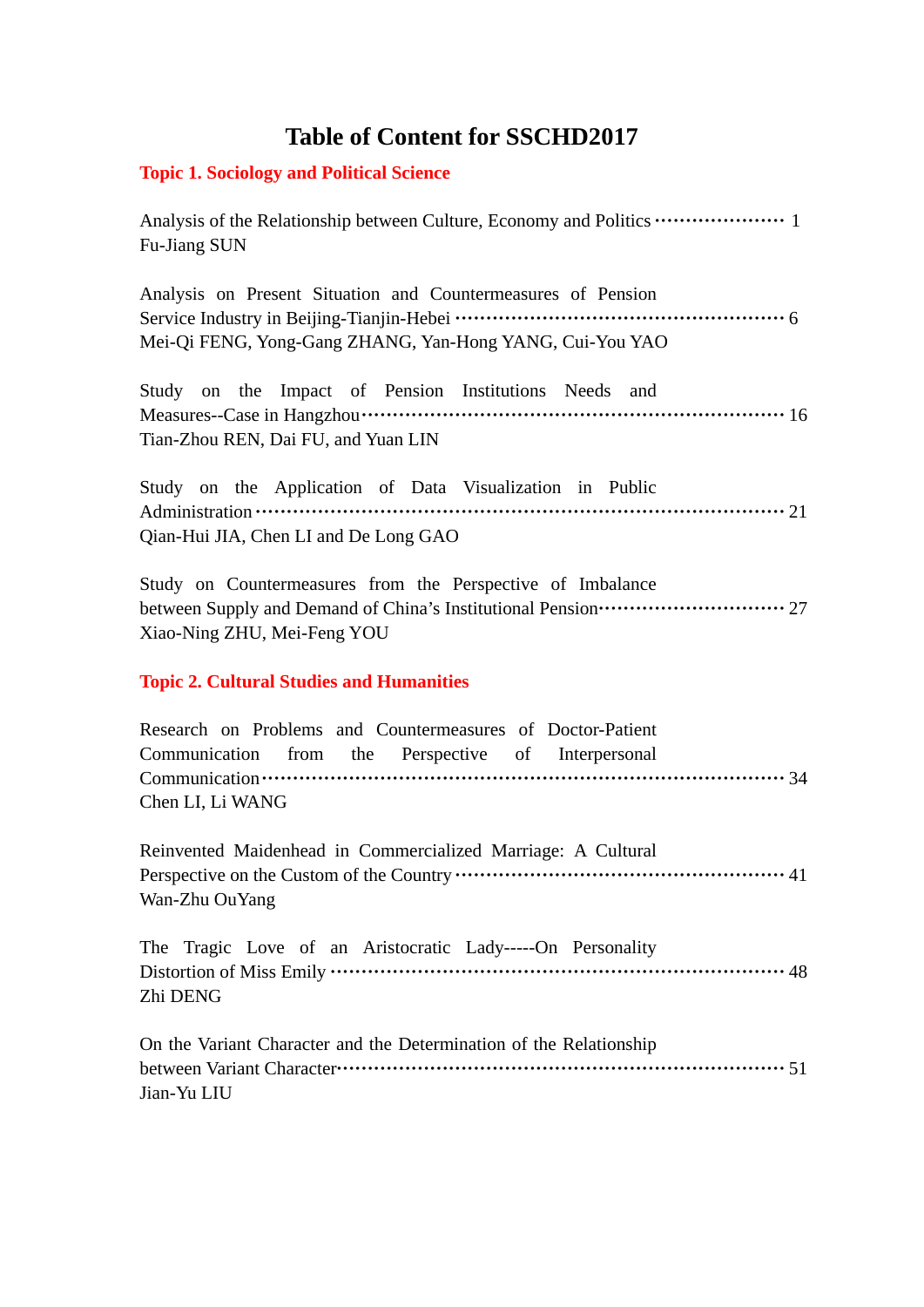| Research on the Feasibility and Methods of Increasing Judiciary<br>Min CHEN, Dao-Yong TU                       |
|----------------------------------------------------------------------------------------------------------------|
| A Study on English Language Economics of Electronic Commerce ····················· 59<br>Ming-Yun CHI          |
| Research on the Relationship between Regional Culture and Street<br>Yu QIAN                                    |
| Inheritance and Innovation of Chinese Traditional Culture in Modern<br><b>Guo CHEN</b>                         |
| Functional Equivalence in Kinship Terms Translation --A Case of<br>Fen GAO                                     |
| <b>Qing MING</b>                                                                                               |
| Ze-Yang PENG                                                                                                   |
| A Comparative Study of the Individual Philanthropic Cultures<br>Qin-Pei FAN                                    |
| Relationship between Cloud Pattern and Female during the Ming and<br>Wen-Jiao LI, Hui TAO                      |
| A Study of Chinese-English Menu Translation in Light of Skopos<br>Theory $\cdots$<br>Xiao-Qing SUN, Jia-Lu SUN |
| Li LIU, Shuang SAI                                                                                             |
| On Translation Equivalence from the Perspective of Cultural Gaps 103<br>Lei DAI                                |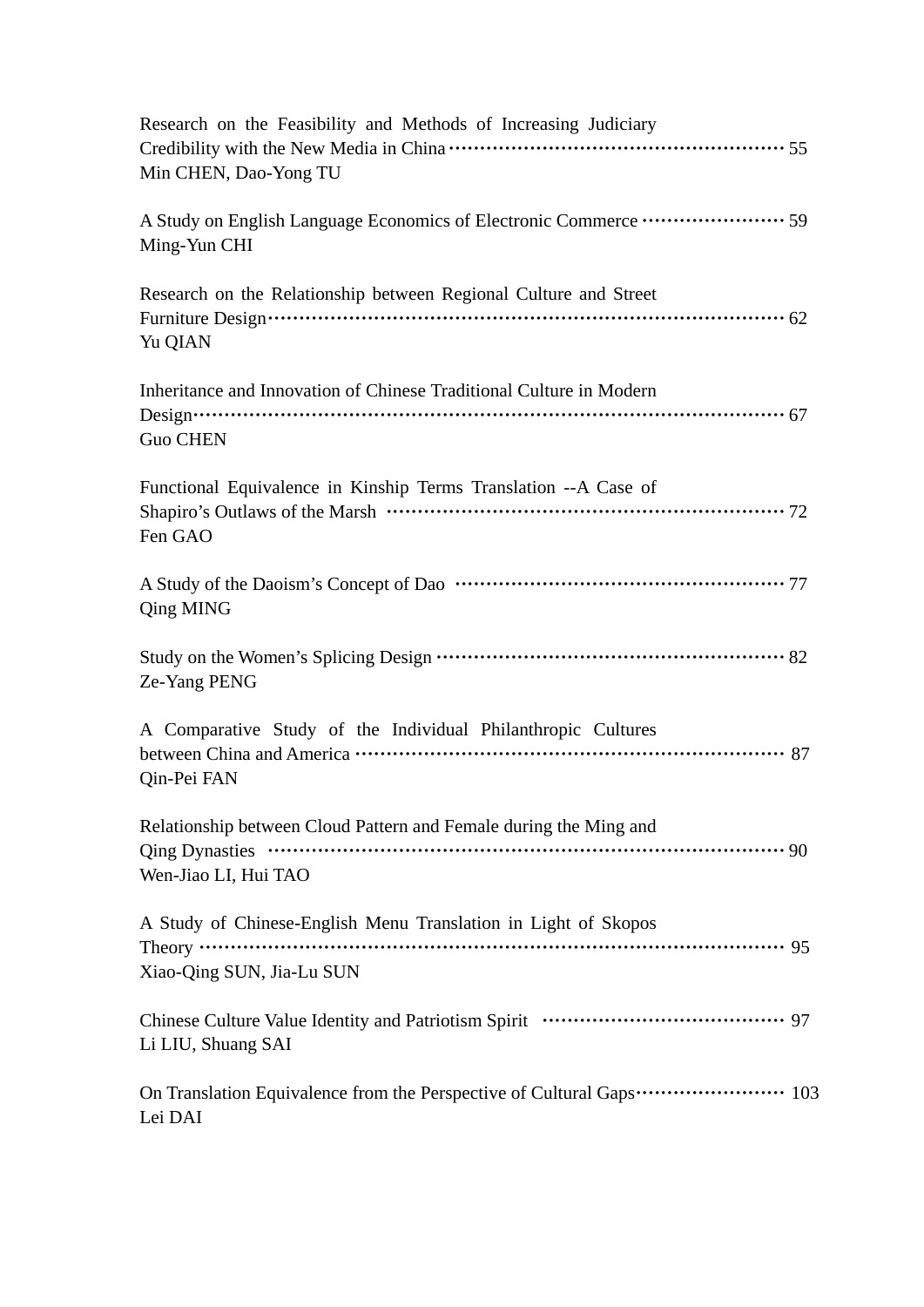| Interpreting the Motif of the Son from America from the Historical<br>Xin HUANG                                                                                                                                                                                                                                                                                                                                                                      |
|------------------------------------------------------------------------------------------------------------------------------------------------------------------------------------------------------------------------------------------------------------------------------------------------------------------------------------------------------------------------------------------------------------------------------------------------------|
| Analysis on Literary Narrative Force of Male Images Aiming to<br>Man ZHAI                                                                                                                                                                                                                                                                                                                                                                            |
| Tennessee Williams' Ecological Awareness in His Plays ··································· 116<br>Guo-Ping AN                                                                                                                                                                                                                                                                                                                                         |
| The Historic Orientation of the Development of Media Technology<br>Yan-Ran DING                                                                                                                                                                                                                                                                                                                                                                      |
| Religious Belief, Disaster Awareness, and Disaster Response:<br>Lei SUN, Yan DENG, Wen-Hua QI                                                                                                                                                                                                                                                                                                                                                        |
| Impact of World Heritage Declaration on Guangzhou Residents'<br>Wen JIAN                                                                                                                                                                                                                                                                                                                                                                             |
| Behind Contrastive Identity Prioritizations: A Moral Reconciliation<br>Xi-Yan LYU                                                                                                                                                                                                                                                                                                                                                                    |
| An Exploration of Self-love, Self-annihilation, and Faith in Pascal's<br>Jia-Ying YU                                                                                                                                                                                                                                                                                                                                                                 |
| Shijing, Pingdian and Cognitive Poetics …………………………………………………… 150<br>He LIN, Jing DU                                                                                                                                                                                                                                                                                                                                                                  |
| Evaluation the Television Dramas Ranking Using the Bayes'<br>Theorem $\cdots$ $\cdots$ $\cdots$ $\cdots$ $\cdots$ $\cdots$ $\cdots$ $\cdots$ $\cdots$ $\cdots$ $\cdots$ $\cdots$ $\cdots$ $\cdots$ $\cdots$ $\cdots$ $\cdots$ $\cdots$ $\cdots$ $\cdots$ $\cdots$ $\cdots$ $\cdots$ $\cdots$ $\cdots$ $\cdots$ $\cdots$ $\cdots$ $\cdots$ $\cdots$ $\cdots$ $\cdots$ $\cdots$ $\cdots$ $\cdots$ $\cd$<br>Bo-Yang LU, Ji Li, Yin-Zhu CHEN and Hang XU |
| The Impact of Ethical Leadership on Work-to-Family Enrichment …………………… 158<br>Lin QIU                                                                                                                                                                                                                                                                                                                                                                |
| On the Modern Value of Tourism Poetry in Tang Dynasty from the<br>Perspective of Tourism Science ………………………………………………………… 164<br>Li-Xia ZHAO                                                                                                                                                                                                                                                                                                           |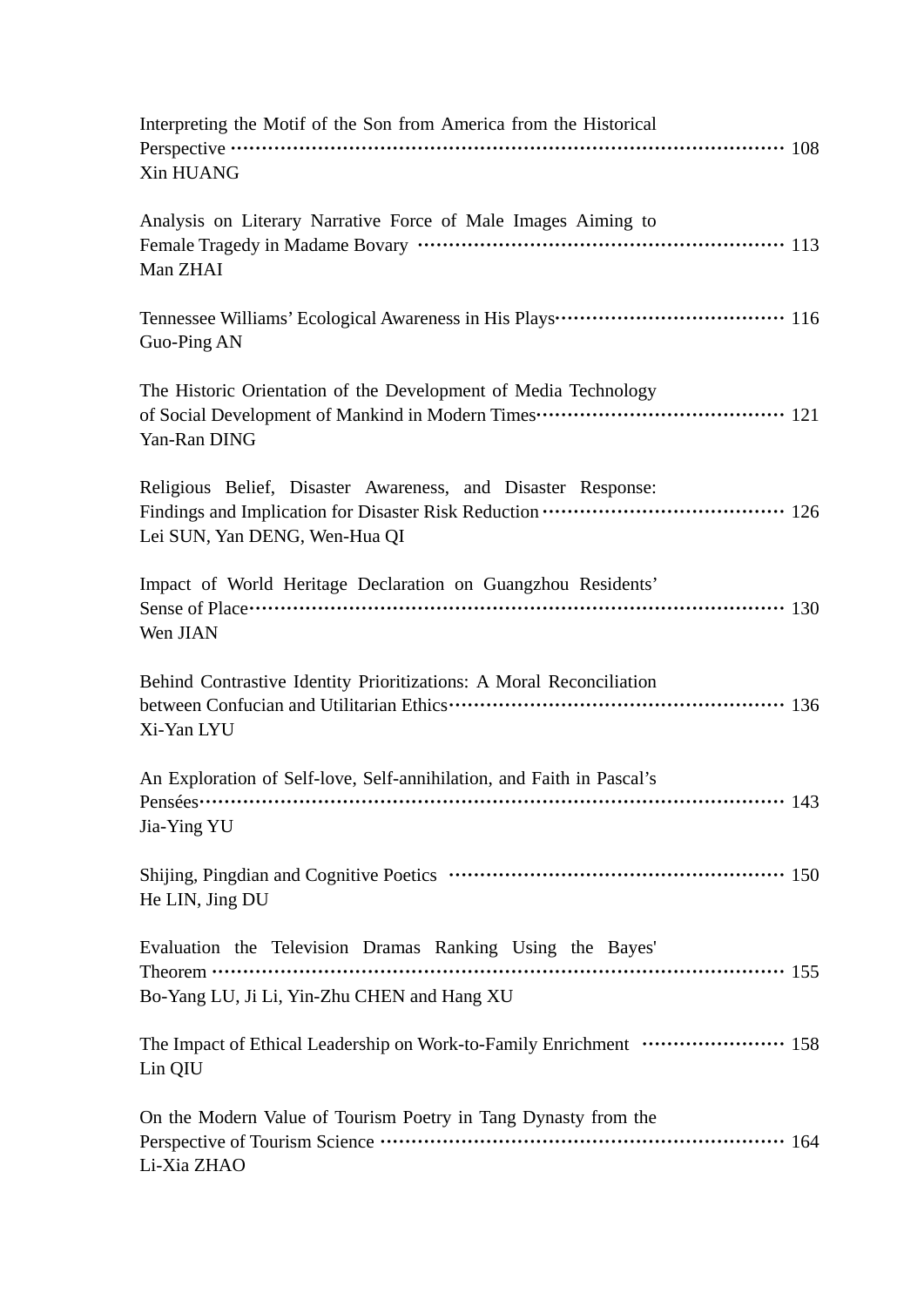# **Topic 3. Law and Education**

| Application of Tuckman's Model in the Community Folk Team<br>Management in Community Education…………………………………………………… 169<br><b>Jie ZHEN</b>                                          |
|------------------------------------------------------------------------------------------------------------------------------------------------------------------------------------|
| A Research on Collaborative Innovation Platform for University<br>Li ZHOU                                                                                                          |
| Plights and Outlets of Improving Teachers Curriculum Leadership in<br>Yan-Mei SONG                                                                                                 |
| Research on the Innovation of MBA Talents' Training Mode -- Based<br>on the Perspective of Double Helix Structure …………………………………………… 185<br>Xin SU, Hui ZHANG, Peng-Zhi KONG        |
| Research on the Construction of Overseas China Law Library under<br>Wei LIU                                                                                                        |
| Research on Teaching Mode of Landscape Design Course Practice<br>Ying-Ying XIAO, Han DING                                                                                          |
| The Pluralistic Integration of Concept, Layout, Pattern and<br>Mechanism — the Exploration and Practice of Economic and<br>Jing-Wen MA, Zeng-Jun GU                                |
| Empirical Study of Tracking down the Upper-Reaches<br>& Lower-Reaches Suspects in the Drug-Related Cases in Shaanxi<br>Min CHEN, Dao-Yong TU                                       |
| A Study on the Ecology of the College Listening-and-Speaking<br><b>Ting CHEN</b>                                                                                                   |
| Today's College Students' Mobile Internet Usage-- Based on the<br>Analysis of the Investigation of College Students in Beijing ······························ 214<br>Wen-Yong LENG |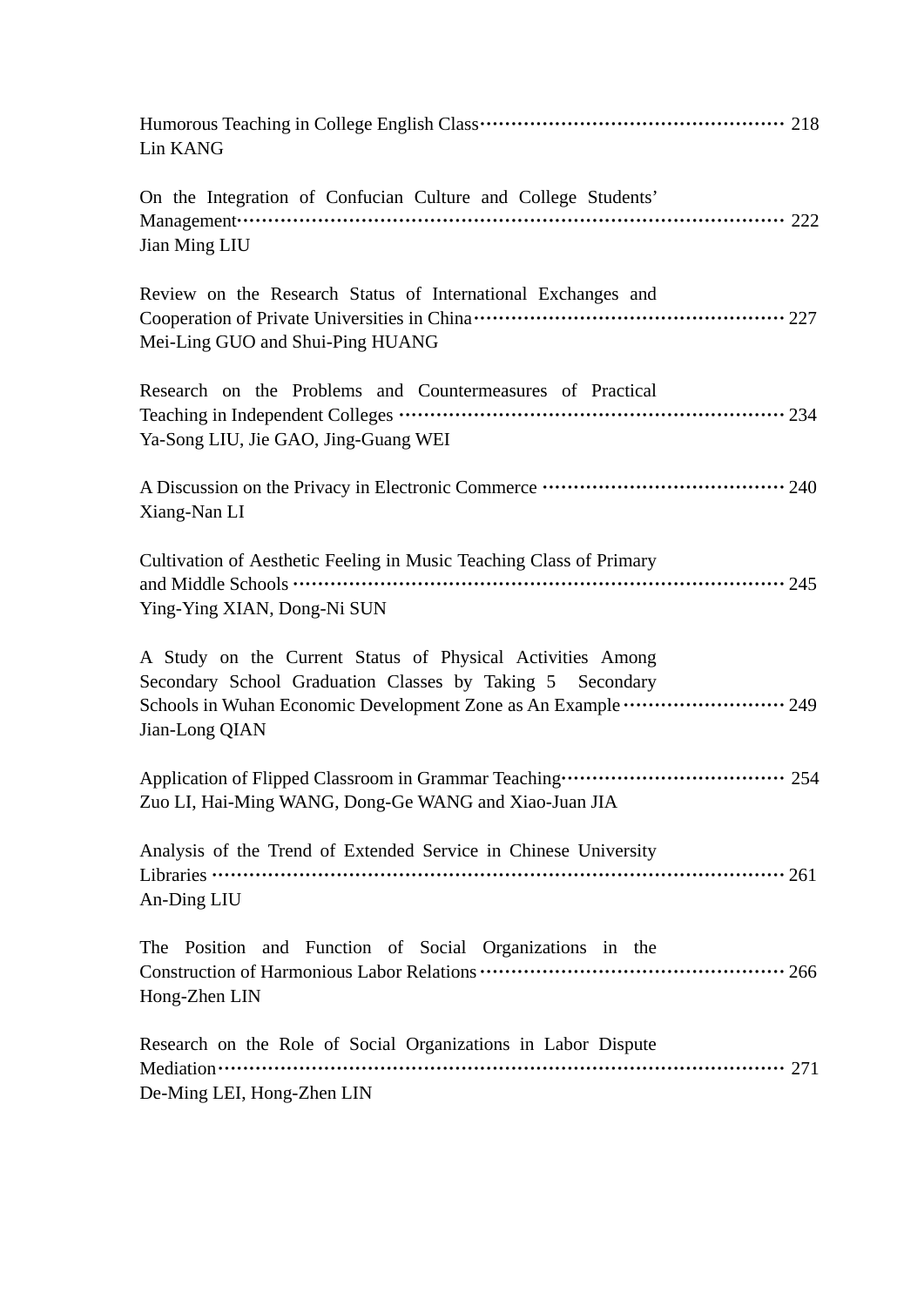| Analysis and Research on Exercise Habits of College Students in<br>Improving Students' Physical Fitness in Table Tennis Elective                                                                         |
|----------------------------------------------------------------------------------------------------------------------------------------------------------------------------------------------------------|
| Li-Xin LIANG, Shu-Ping XU, Jin-Suo REN                                                                                                                                                                   |
| Comprehensive Evaluation and Research of the Education APP<br>Wu-Yu WANG, Hai-Qi FENG                                                                                                                    |
| A Comparative Study on the Framework of Animals Attacking<br>People Report in China and America——Take the Mainstream Web<br>Xun ZAN, Xin ZHU                                                             |
| Group Counseling for College Students Mobile Phone Addiction ······················· 294<br>Lu-Ying NIU, Ling YAN                                                                                        |
| An Analysis of Affecting the Teaching of Table Tennis Optional<br>Course by the Factor of College Students' Physical Fitness Test Data ··················· 298<br>Shu-Ping XU, Li-Xin LIANG, Jin-Suo REN |
| Study on Occupation Quality Education of Law Undergraduates ••••••••••••••••••••••••• 304<br>Rong-Xia ZHANG                                                                                              |
| The Advantages and Barriers of Establishing Sino Russian Free<br>Trade Area from the Perspective of "The Belt and Road" Initiative ······················· 309<br>Yi-Jun XIANG, Xue-Yao HAN              |
| Jian-Fa HU                                                                                                                                                                                               |
| An Action Research Study from Implementing Flipped Classroom<br>Xiao-Li SUN                                                                                                                              |
| Research on Legal Prevention System of Food Safety Risk in China  325<br>Ya-Ru LIU                                                                                                                       |
| The Relationship between Syntactic Complexity and Writing Quality<br>Jing YAN, Xiao-Yan XU                                                                                                               |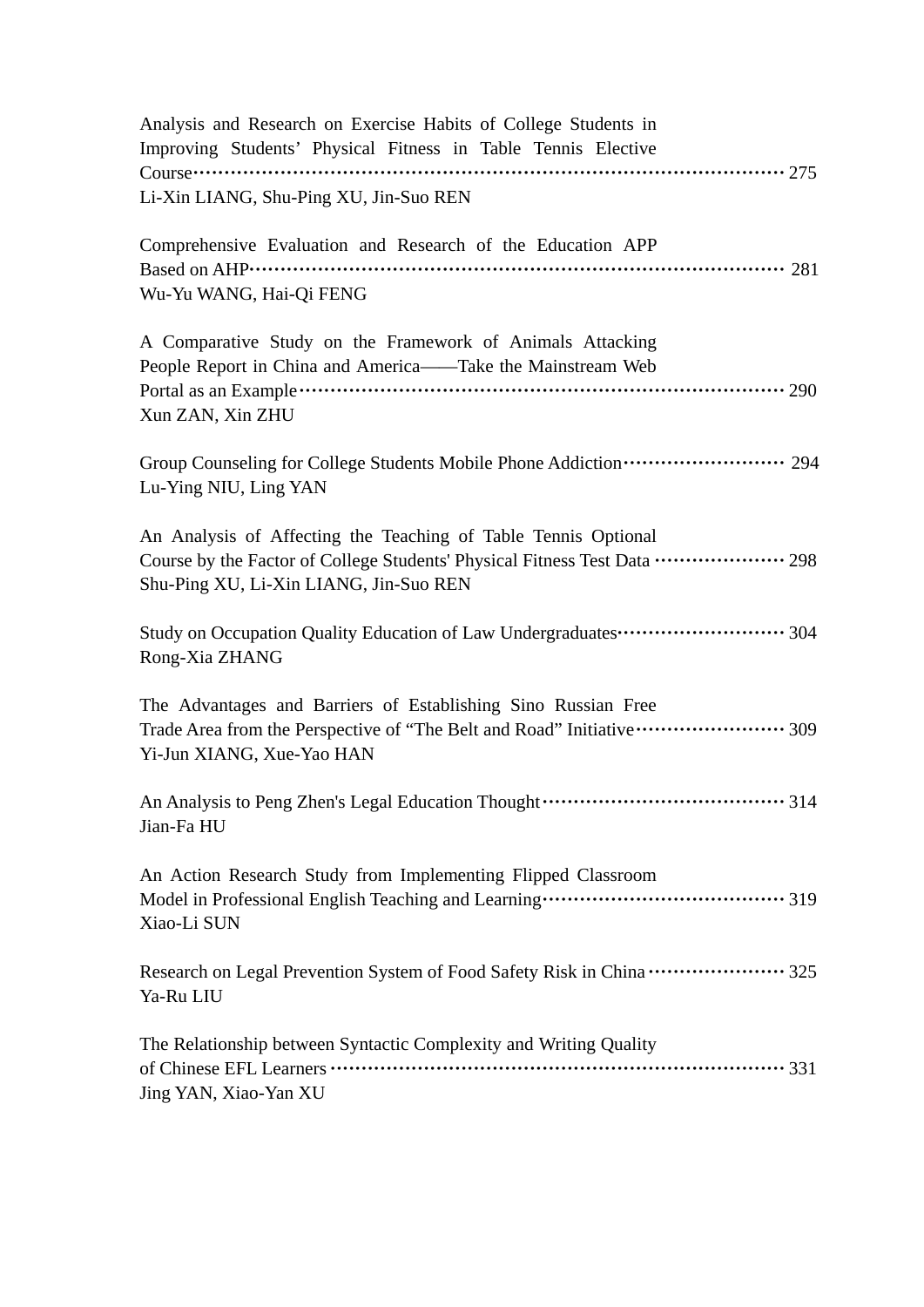| Integration Research of Family Education and Moral Education for<br>$\frac{1}{338}$<br>Jian-Hong LU                                                             |
|-----------------------------------------------------------------------------------------------------------------------------------------------------------------|
| Research on the Education Mode of Practical Communication<br>Talents Cultivation Based on the Characteristics of Agricultural<br>Bin LI, Su HUO, Meng-Xia ZHANG |
| Ecotourism Resources Protection for Sustainability and Law<br>Chang-Qing PANG and Guo-Qin CHEN, Di PANG                                                         |
| Analysis of the Application Value of Visual Communication in<br>University Teaching Compared with Experience of Taiwan<br>Bin LI, Su HUO                        |
| Study Based on the Micro-Lecture Mode in College English<br>Hong-Lei WANG                                                                                       |
| Using Schema Teaching Mode for Students' Cultural Capability<br>Zi LIU, Qiong MA, and Xiao-Hong DONG                                                            |
| The Effects of Cold Violence in Workplace and the Governance<br>Yu-Ting LI                                                                                      |
| Analysis of the Demand Characteristics of College Students'<br>Qin LI                                                                                           |
| The Study of Classroom Teaching Method of Social Role<br>Mei-Nan LV, Xin LI                                                                                     |
| Research on Reducing Business Oral English Classroom Anxiety by<br>Ling-Jing SONG                                                                               |
|                                                                                                                                                                 |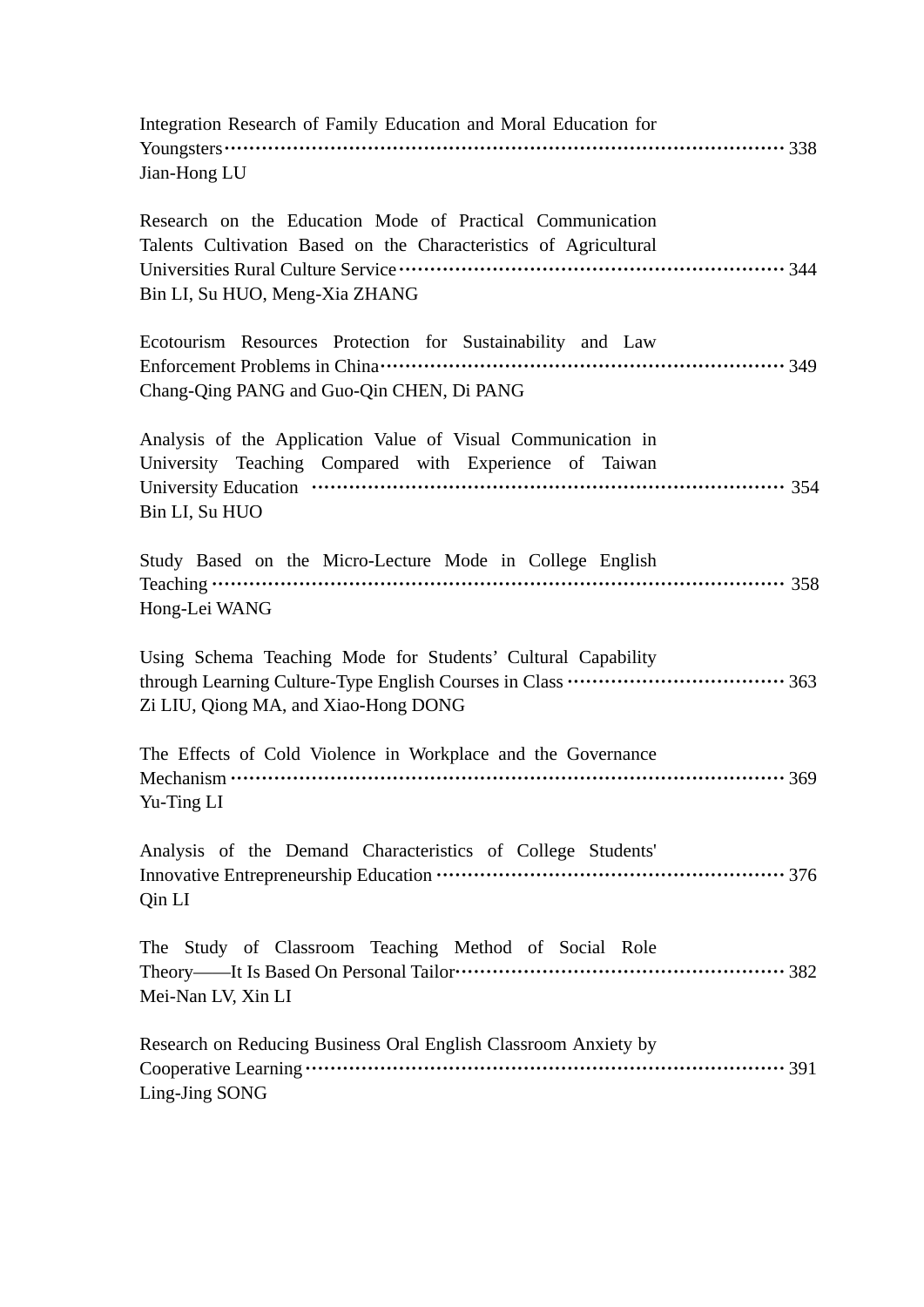| A Study of Effectiveness of Enhancing College Students' English<br>Proficiency through English Salon-Taking AIB English Salon as                                       |
|------------------------------------------------------------------------------------------------------------------------------------------------------------------------|
| Fen WANG, Kai-Yan FENG                                                                                                                                                 |
| Research on the Objective of Entrepreneurship Legal Education in<br>Hong-Zhen LIN                                                                                      |
| Yu-Lian QIU, Zhi-Peng CONG                                                                                                                                             |
| Student Participation in the College Classroom: Based on the<br>Perspective of Organizational Socialization …………………………………………… 414<br>Yu-Fei ZHAO                       |
| College English Teacher's Accomplishments in the Information Age ···················· 420<br>Yan YUE                                                                   |
| Village Flexible Execution Logic of the Current Minimum Guarantee<br>Mei JIN, Bai-Hong LI and Jin-Feng HE                                                              |
| The Research of Innovation Ability on Engineering Students in<br>Second Classroom………………………………………………………………………… 432<br>Yue TANG, Guang-Yi LIN, Zhi-Hua LI, Zhong-Ke TIAN |
| Hierarchical Teaching Method of Civil Engineering Materials in<br>Yuan ZHANG                                                                                           |
| The Influence of Legal Theory on the All-round Development of<br>Yan-Xia WANG                                                                                          |
| The College Students' Innovative Entrepreneurial Education Based<br>Dong-Yun LUO, Miao- Miao CAI, Fang YOU and Xiao-Qun ZHOU                                           |
| Exploration of Practical Teaching of Law in Colleges and<br>Yong MA                                                                                                    |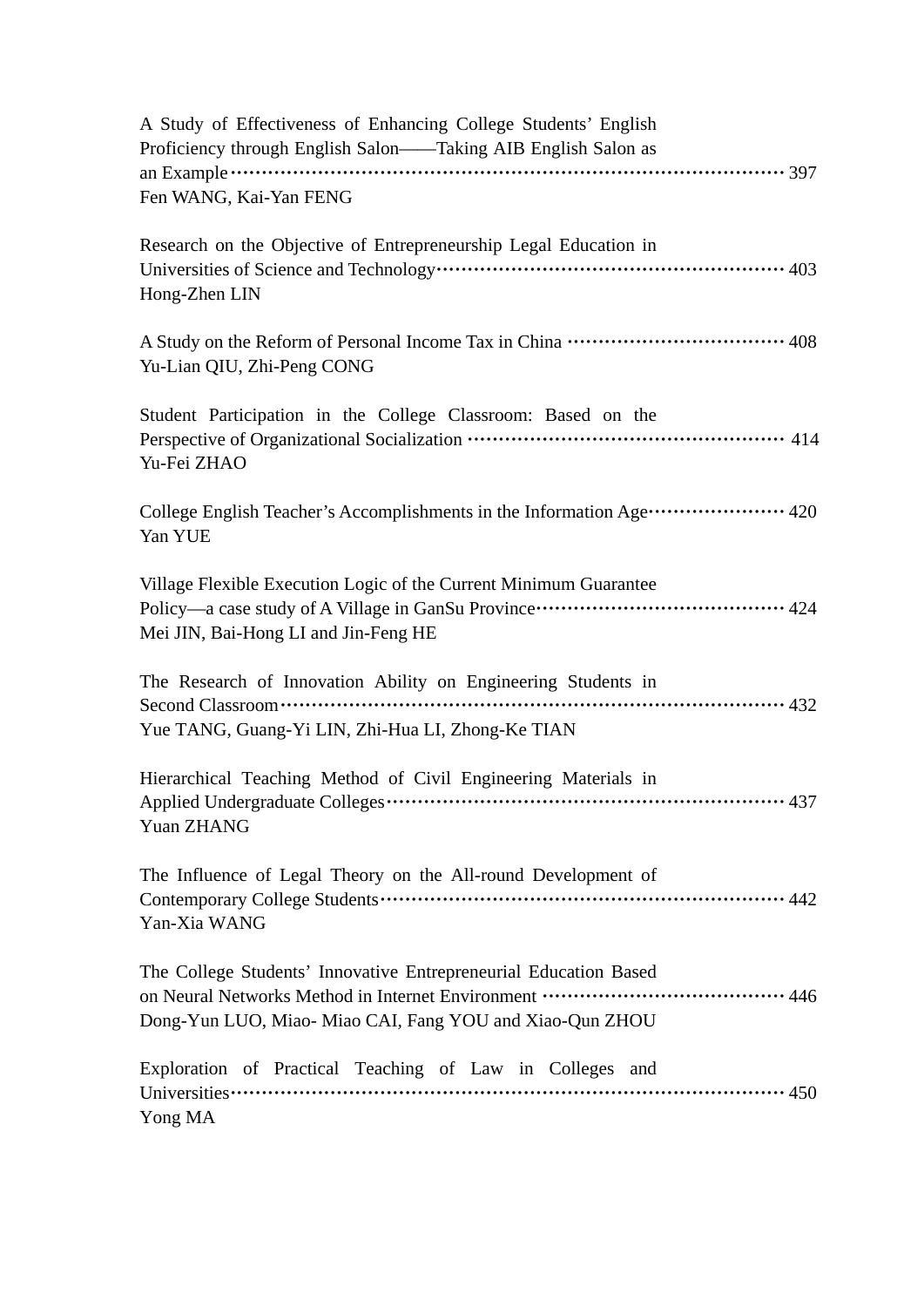# **Topic 4. Management and Economics**

| Lessons and Enlightenment on the Business Failure of British M                                                                                                                                                            |
|---------------------------------------------------------------------------------------------------------------------------------------------------------------------------------------------------------------------------|
| Feng-Yao ZHOU, Rong LI, and Bin LI                                                                                                                                                                                        |
| Study on Causes of Disappearance of Wax Printing Technique in the<br>Bin LI, Hong-Guang YE, An-Ding LIU and Xiao-Jing FANG                                                                                                |
| Research on Innovative Design of Tea Set in Internet Thinking Mode ··················· 466<br>Ya-Bin CHEN                                                                                                                 |
| Arouse—Rebirth----Renovation Design of the Old Hanyang Special<br>Automobile Factory ………………………………………………………………………………… 471<br>Ying YU                                                                                       |
| A Study of the Foregrounded Features in English Advertising Texts ······················ 475<br>Shuang LIU                                                                                                                |
| Foreign Green ICT Development Practice and Its Implications in the<br>Context of Information and Communication Technology ··································· 479<br>Hu LIU, Jin-Chan WEI, Jia-Ping ZHANG and Yu-Yao WANG |
| The Application of Han Embroidery Art in Modern Fashion Design ······················ 487<br>Chen-Xu ZHONG, Hong-Guang YE                                                                                                 |
| Tao HUI, Dan-Na SHI                                                                                                                                                                                                       |
| Study on the Countermeasures of Improving Part-Time Employment<br>Hong-Zhen LIN, Yu WANG                                                                                                                                  |
| Dynamic Simulation Analysis of Greenhouse Gas Emission<br>Guo-Feng ZHANG, Hui-Min Li, Xiao-YING Ma, Li-Xin SUN,<br>Zhen-Ying Yu, Nan-Nan CAO                                                                              |
| Sensitivity Analysis and Optimization of FCM Initial Clustering<br>Centers<br>Yong WANG, Jiao CHENG, Ling ZHANG, Qiu-Hua TANG                                                                                             |